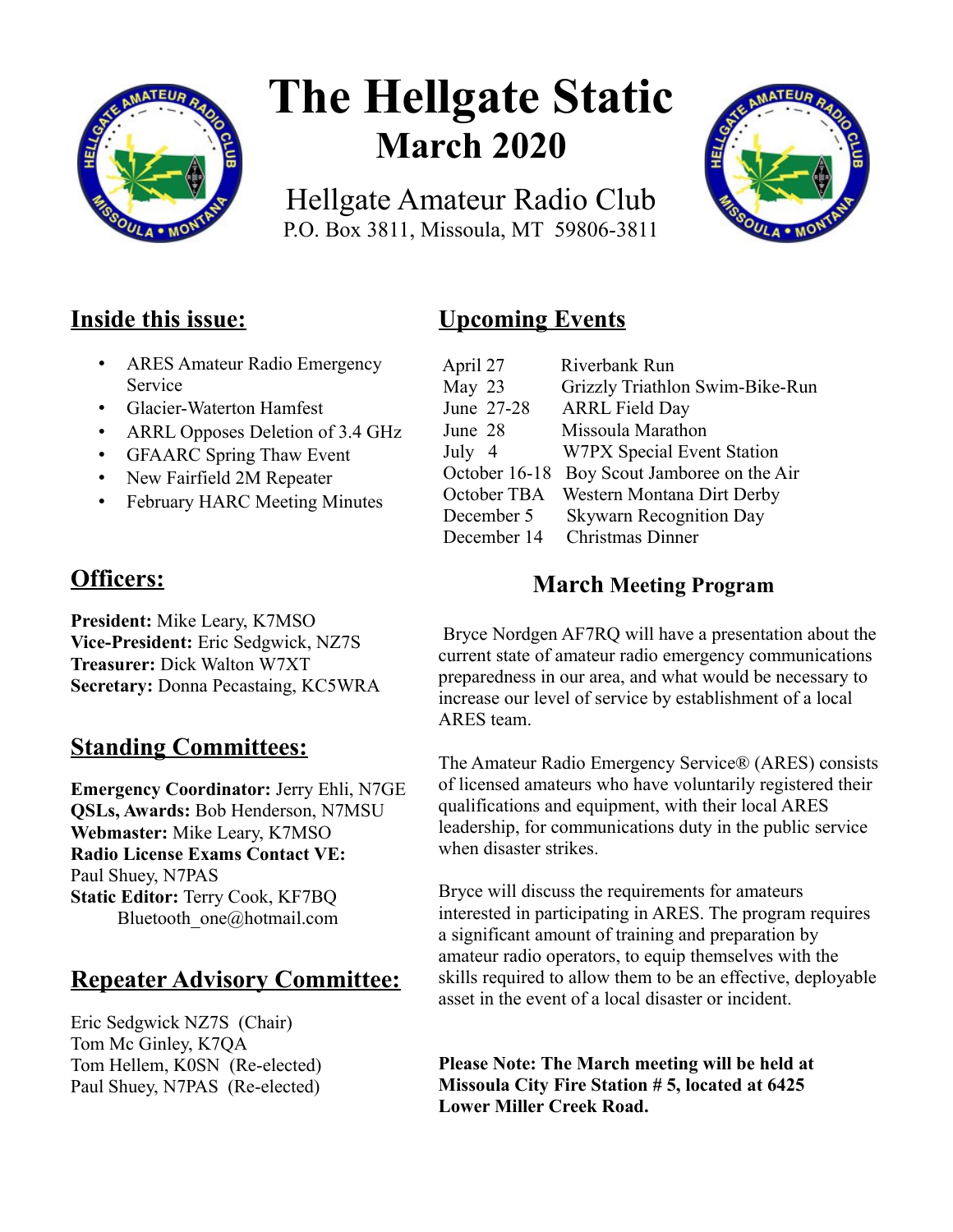#### **ARES – The Amateur Radio Emergency Service**

The program at the upcoming meeting, by Bryce Nordgren AF7RQ, will be about the possibility establishing an Amateur Radio Emergency Service® team in the Missoula area. Doing so will allow us to be better positioned to assist local agencies and the public, in the event of disasters or emergencies requiring communications support.

As we all know, one of the reasons for the existence of amateur radio is *"the recognition and enhancement of the value of the amateur service to the public as a voluntary noncommercial communication service, particularly with respect to providing emergency communications."*

For us to be able to provide the quality of service expected by governmental and non-governmental agencies such as the American Red Cross, CERT and others, we will need a sufficient number of trained and capable radio amateurs who can be deployed quickly and efficiently.

In many cases providing quality service may require more than just an operator with a portable radio. Today, amateurs have a wide variety of digital modes and methods to provide rapid and accurate transfer of forms, files and images that can be of assistance to officials managing an incident.

If we are to embark on this project, it will require a us to recruit a sufficient number of local amateur radio operators willing to commit to training and equipping themselves to be deployable.

There are approximately 280 amateur radio operators just in Missoula and many more in the outlying area. We should be able to with some effort, recruit enough additional interested and motivated amateurs to fulfill our mission with respect to providing emergency communications.

**If you have an interest in emergency communications,please try to attend the March meeting at Missoula Fire Station #5 (Miller Creek Station) and bring an interested friend.**

#### **Two Meter CW Class and Practice**

The HF Committee CW class for interested operators are being held on Tuesday and Friday evenings at 7:00 PM on Two Meters simplex at 146.415 MHz.

#### **Glacier-Waterton International Hamfest**

Registration is now open for the 86th Annual hamfest to be held July 17-19 2020. Registration fees have been reduced this year to help offset increases in fees for campground use. Hamfest registration can be done online at [www.gwhamfest.org](http://www.gwhamfest.org/) and clicking on the registration tab. Remember you must contact the Glacier Meadows Campground to reserve a camp site. Full services are going quickly so don't delay. You can call them during normal business hours at 406-226-4479 or make reservations online at <https://glaciermeadowrvpark.com/>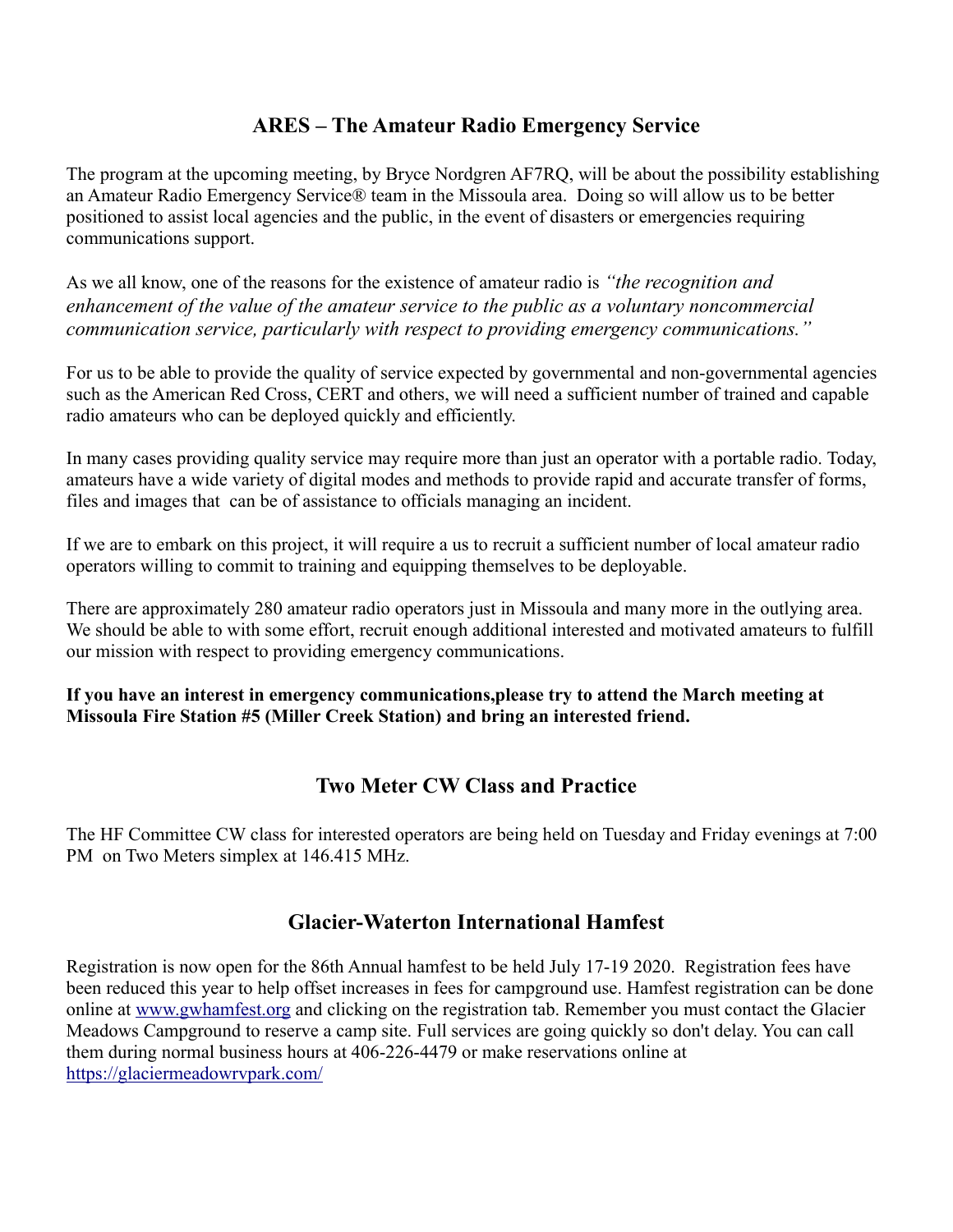#### **ARRL Opposes FCC Plan to Delete the 3.4 GHz Band**

From ARRL News 02/25/2020

ARRL has filed comments opposing an FCC proposal to delete the  $3.3 - 3.5$  GHz secondary amateur allocation. The comments, filed on February 21, are in response to an FCC *Notice of Proposed Rulemaking* () in WT Docket 19-348 in which the FCC put forward a plan to remove "existing non-federal secondary radiolocation and amateur allocations" in the  $3.3 - 3.55$  GHz band and relocate incumbent non-federal operations. The FCC's proposal was in response to the MOBILE NOW [Making Opportunities for Broadband Investment and Limiting Excessive and Needless Obstacles to Wireless] Act, enacted in 2018 to make new spectrum available for mobile and fixed wireless broadband use. ARRL noted that amateur radio has a long history of successful coexistence with primary users of the band.

You can read the full article with additional information [here.](http://www.arrl.org/news/arrl-opposes-fcc-plan-to-delete-the-3-4-ghz-band?fbclid=IwAR0Oc_vnlDheX1oM-Ah2pSqkeBHEdlsLcBCdGzosMidbwys-evRt8Zj4uqk)

#### **Great Falls Area Amateur Radio Club – Spring Thaw Event**

The Great Falls Area Amateur Radio Club will have their 6th Annual Spring Thaw event on Saturday, May 2nd. Spring Thaw is a Ham Swap meet that is free for all to attend.

You can clean out your shack of unneeded gear or look for that unique piece of radio equipment you have been wanting. There is no cost to sell, so clean out your shack of unneeded gear. Outside Tailgating is the preferred method, so bring your small table if you need to display anything.

This year, they will be changing up the format a little. Starting at 7 AM and running until 9 AM, they will have a no host breakfast available at the Gold Dust Casino.

Beginning at 9:30 until 1 PM, the Spring Thaw will be held at the Cascade County DES Office, located at 6th St NW and 1st Ave NW in Great Falls. Every Licensed HAM that attends will be entered into a Prize Drawing to be held at 12:30 PM. You must be present to win.

#### **Argusfest**

Sorry This issue was too late to remind everyone of Argusfest on Saturday Feb. 29th I hope those who attended had a good time

#### **New Central Montana 2 Meter Repeater**

There is a new repeater in north central Montana. The Great Falls Area Amateur Radio club has placed a new 2M repeater in Fairfield, 35 miles west of Great Falls. It is on a commercial tower on a high bluff with a great view of the Rocky Mountain front. The frequency is 147.26 MHz, +600, CTCSS 100 Hz.